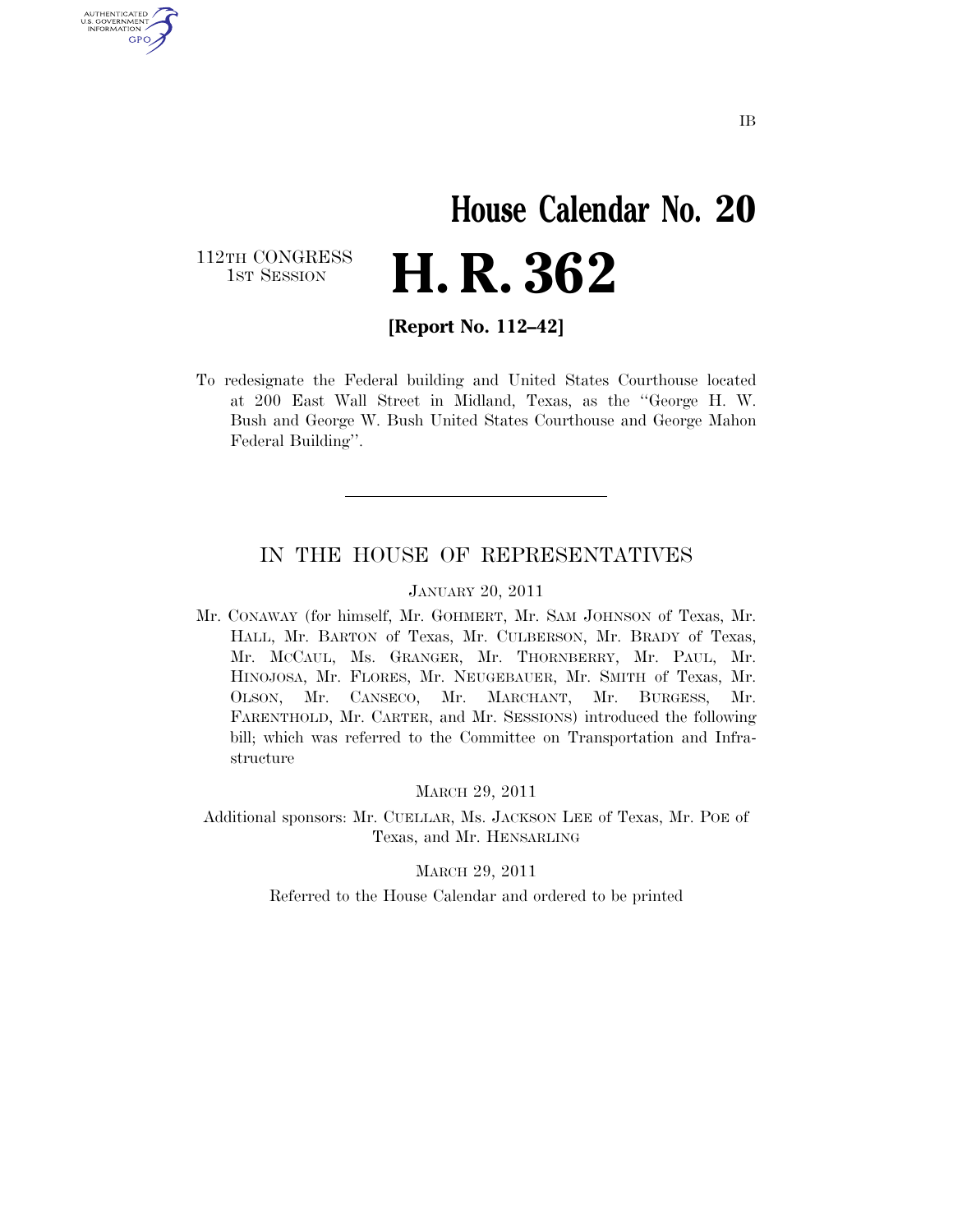## **A BILL**

2

To redesignate the Federal building and United States Courthouse located at 200 East Wall Street in Midland, Texas, as the ''George H. W. Bush and George W. Bush United States Courthouse and George Mahon Federal Building''.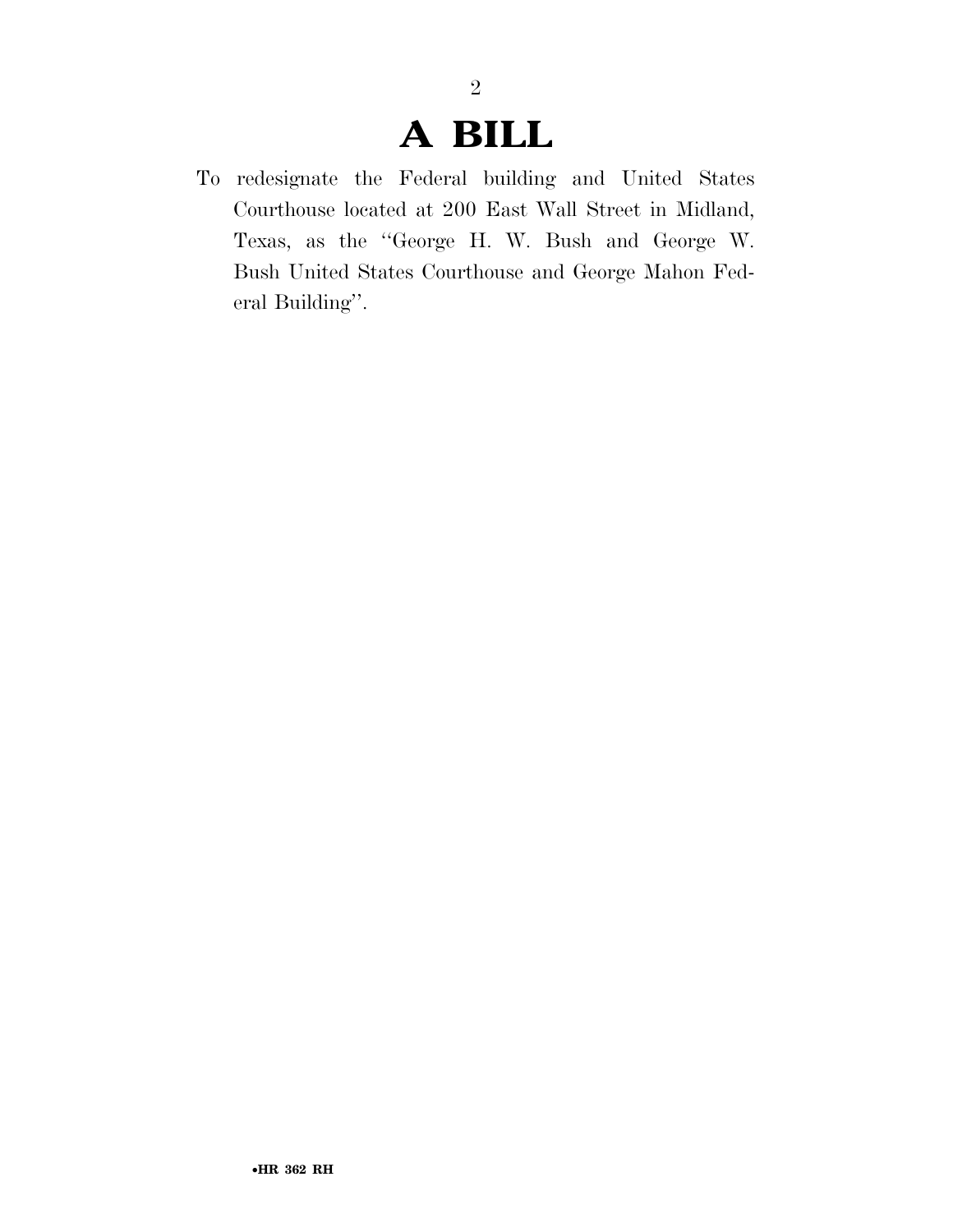*Be it enacted by the Senate and House of Representa-tives of the United States of America in Congress assembled,* 

### **SECTION 1. REDESIGNATION.**

 The Federal building and United States Courthouse located at 200 East Wall Street in Midland, Texas, known as the George Mahon Federal Building, shall be known and designated as the ''George H. W. Bush and George W. Bush United States Courthouse and George Mahon Federal Building''.

### **SEC. 2. REFERENCES.**

 Any reference in a law, map, regulation, document, paper, or other record of the United States to the Federal building and United States Courthouse referred to in sec- tion 1 shall be deemed to be a reference to the ''George H. W. Bush and George W. Bush United States Court-house and George Mahon Federal Building''.